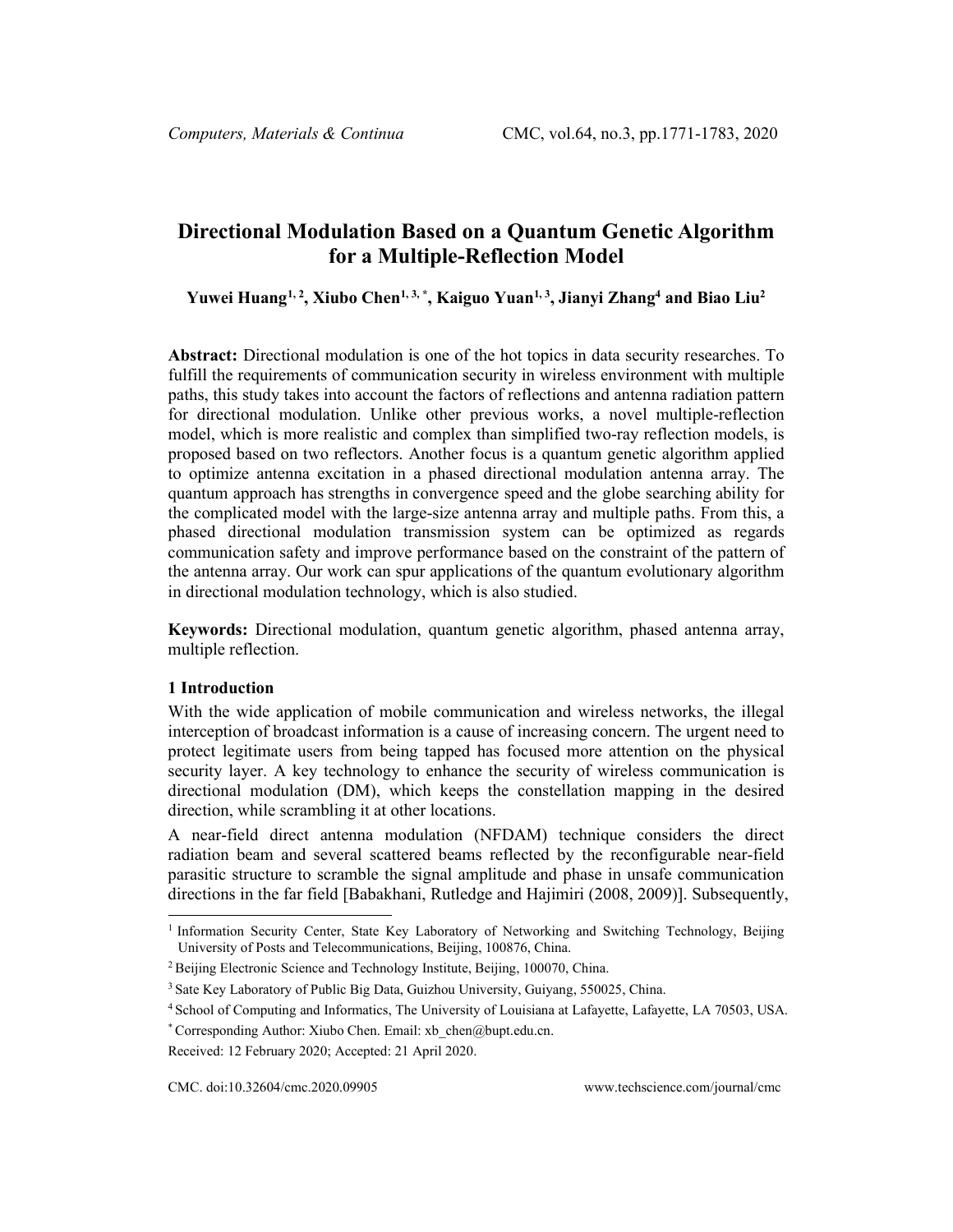DM arrays are more easily synthesized than parasitic DM structures by combining the antenna excitation and far-field for DM system performance [Daly and Bernhard (2010)]. The phased array was adopted to synthesize digital modulation by shifting the phase [Daly and Bernhard (2009); Daly, Daly and Bernhard (2010)]. A pattern synthesis approach was applied to a DM system to ensure that constellation patterns were correct in specific communication directions, while conserving energy dispersal in other directions [Ding and Fusco (2013)]. However, there is the problem that an eavesdropper is in line with or close to the intended direction. To enhance data transmission security, researchers have studied a multi-path model in which the signal is received through both line-of-sight (LOS) and reflected paths in a simplified two-ray model [Shi and Tennant (2013); Ding and Fusco (2015)]. Also, the optimization of antenna arrays has been explored based on methods such as particle swarm and genetic algorithms [Ding and Fusco (2013); Ling, Zhu, Ser et al. (2012); Cen, Ser, Cen et al. (2010)].

With the development of quantum technology, research is focused in many areas [Xu, Xiao, Li et al. (2019); Qu, Cheng, Liu et al. (2019)]. The application of quantum mechanics introduces possible applications in secure communications, image steganography, and other fields [Qu, Wu, Wang et al. (2017); Qu, Li, Xu et al. (2019)].

The evolution algorithm has caught comprehensive attention because of its solving ability and extensivead aptability used in complex optimization questions [Qin, Huang and Suganthan (2009); Tian (2018)]. The genetic algorithm (GA) is a random search algorithm based on evolutionary theory, with the shortcomings of slow convergence and local optimal solutions [Mahdi and Bryan (2008)]. The researches of genetic algorithm are focused on new fields and technologies, such as cloud computing [Ma, Pang, Zhang et al. (2019)] and quantum technology. The quantum genetic algorithm (QGA) introduced some ideas of quantum computing, such as qubits and superposition of states, to GA, leading to rapid convergence and good global search capability [Xiong, Chen, Miao et al. (2004); Xing, Pan and Zuo (2007); Yang, Zhan and Tian (2013); Zhou and Cao (2014)].

The aforementioned research has promoted the DM technology mainly in free space or in the environment with one reflector. However, real communication tends to be more complicated, with multiple reflectors producing many types of reflection paths. This study is devoted to extending the DM system to a multiple-path model that is more complex than the two-ray model used in previous studies. We adopt a model with two reflectors, which contains multiple paths of LOS, single reflection, and double reflection. In addition, the quantum genetic algorithm is brought into the design of a DM antenna array to achieve the combined optimization goal of communication safety and the pattern of the antenna array. The scheme shows the advantages of the quantum evolutionary algorithm in phased DM technology.

The remainder of this study is organized as follows: Section 2 discusses the main principles of the QGA and the phased DM antenna array. The proposed multiplereflection model is detailed in Section 3. The DM system design based on our model is shown in Section 4. The simulation and analysis of the model are discussed in Section 5. We summarize the study in Section 6.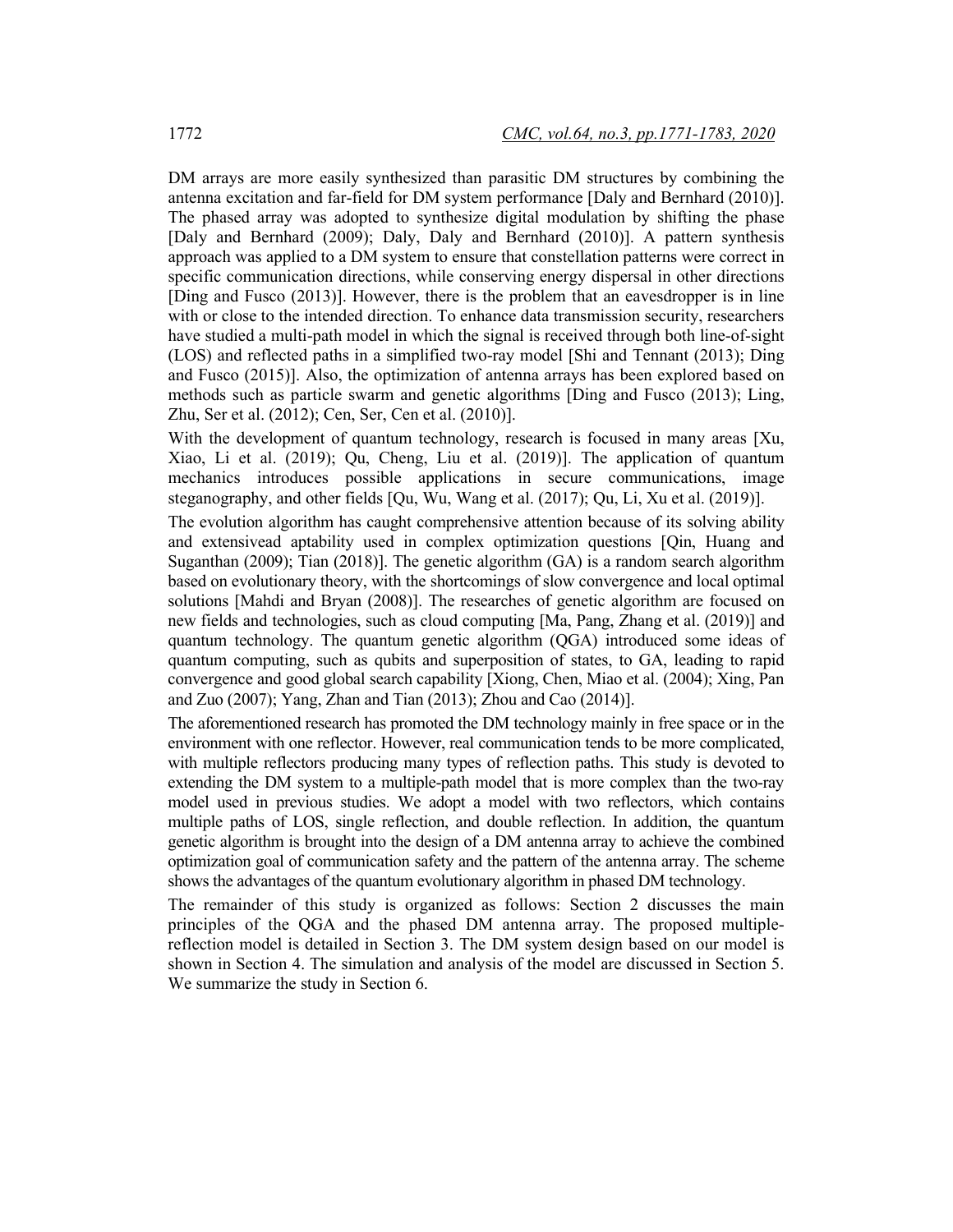## **2 Principle of the quantum genetic algorithm and phased DM Array**

## *2.1 Quantum genetic algorithm*

The quantum genetic algorithm based on qubits and superposition of quantum mechanics states can express chromosomes with quantum states. Based on the core concept of quantum coding and quantum gates, the algorithm shows superiority with effective development and searching ability. The quantum genetic algorithm has a wide range of applications, mainly in the fields of combination optimization, function optimization, signal processing, automatic control, and digital communication.

### *2.1.1 Quantum coding*

The most prominent departure of a quantum genetic algorithm from a traditional genetic algorithm is that feasible solutions are encoded as qubits instead of bits. Different from classical approaches, a gene on a chromosome is expressed by qubits as an indeterminate value. A qubit can represent any superposition state, which can be expressed as follows:

$$
|\varphi\rangle = \alpha|0\rangle + \beta|1\rangle, \tag{1}
$$

$$
|\varphi\rangle = \left(\begin{matrix} \alpha \\ \beta \end{matrix}\right)_{\!\!\!},\tag{2}
$$

where  $|\alpha|^2$  and  $|\beta|^2$  are respectively the probabilities that the qubit will be found in a '0' or '1' state. The probability amplitude meets the condition:

$$
|\alpha|^2 + |\beta|^2 = 1 \tag{3}
$$

If a chromosome has three qubits whose respective pairs of probability amplitudes are as follows:

$$
\begin{pmatrix}\n\frac{\sqrt{3}}{2} & \frac{2\sqrt{2}}{3} & \frac{\sqrt{2}}{2} \\
\frac{1}{2} & \frac{1}{3} & \frac{\sqrt{2}}{2}\n\end{pmatrix}
$$
\n(4)

then the state and probability of this chromosome can be represented as follows:

 $\frac{1}{3}\frac{3}{000}+\sqrt{3}/3|001\rangle+\sqrt{6}/12|010\rangle+\sqrt{6}/12|011\rangle+$ 

$$
1/3|100\rangle + 1/3|101\rangle + \sqrt{2}/12|110\rangle + \sqrt{2}/12|111\rangle
$$
\n(5)

It can be observed that in quantum computing, the chromosome has eight states, while in classical methods, a chromosome can only represent one state. So, a chromosome containing *m* qubits can involve  $2<sup>m</sup>$  states. Hence the application of the quantum genetic algorithm achieves the expansion of population diversity with a smaller population size to promote convergence.

In a quantum genetic algorithm, multiple quantum chromosomes together form a population,

$$
Q(t) = \{q_1^t, q_2^t, \cdots q_n^t\},\tag{6}
$$

where  $q_i^t$  represents a chromosome of iteration *t*, and *n* is the population size. Then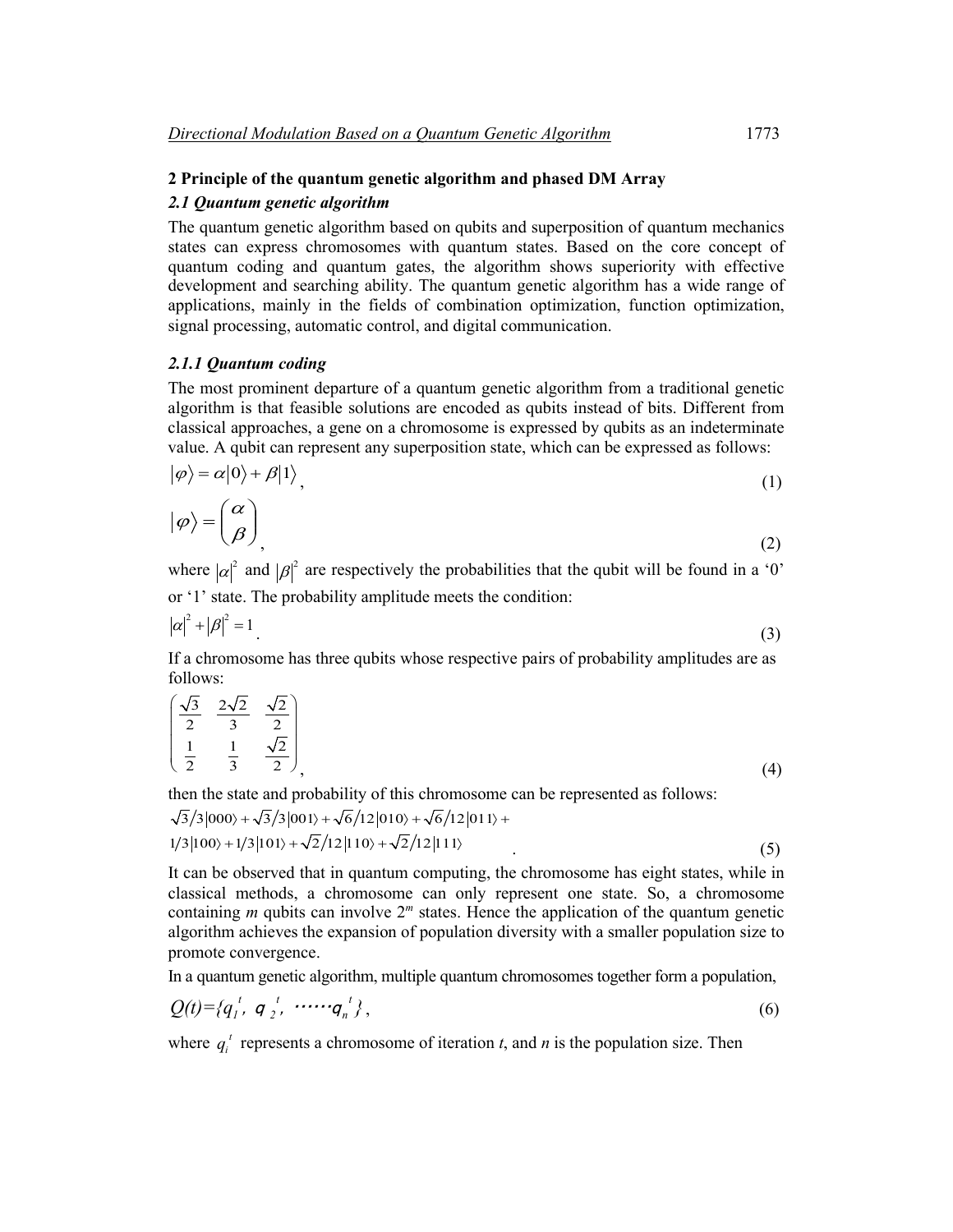$$
q_i^t = \begin{pmatrix} \alpha_1^t & \alpha_2^t \\ \beta_1^t & \beta_2^t \end{pmatrix} \cdots \begin{pmatrix} \alpha_m^t \\ \beta_m^t \end{pmatrix}, \tag{7}
$$

where *m* is the length of the chromosome, that is, the number of qubits.

## *2.1.2 QGA flow*

Population initialization is first performed, where the probability amplitudes  $|\alpha|^2$  and  $|\beta|^2$ of all of the qubits of all chromosomes are distributed in all possible superimposed states with the same probability. Second, the measurement is adopted by randomly generating a number in [0, 1] and judging it. If the random number is larger than  $|\alpha|^2$ , then the qubit value is 1, and otherwise it is 0. In this way, a set of binary solutions is generated from the original initialized population, given by

$$
P(t) = \left\{ x_1^t, x_2^t, \cdots, x_n^t \right\},\tag{8}
$$

where  $x_j$  is the measurement value of the *j*th chromosome in the *t*th generation, expressed as a binary string of length *n*, where *n* is the number of qubits on a chromosome. The solution from the above operation is brought into the fitness evaluation process, whose fitness function is designed for the solved problem. We choose the optimal individual as the target value for the evolution. Finally, we judge whether the fitness value or the number of iterations has reached its threshold. If so, then the algorithm is terminated. Otherwise, the rotation for the quantum gate and the crossover and mutation for quantum bits will be performed in the evolution in order to acquire the updated population. We repeat the above measurement and fitness evaluation, and if the optimal individual degenerates, then we retain the original optimal individual, and otherwise we replace it as the target of the next population evolution.

#### *2.2 Phased antenna array for DM*



**Figure 1:** Phased array architecture

The transmitter structure of a phased DM array is shown in Fig. 1. Taking an eightelement linear antenna array as an example of a transmitting system, the antenna is located at an equivalent distance  $\lambda/2$ , where  $\lambda$  is the carrier wavelength of the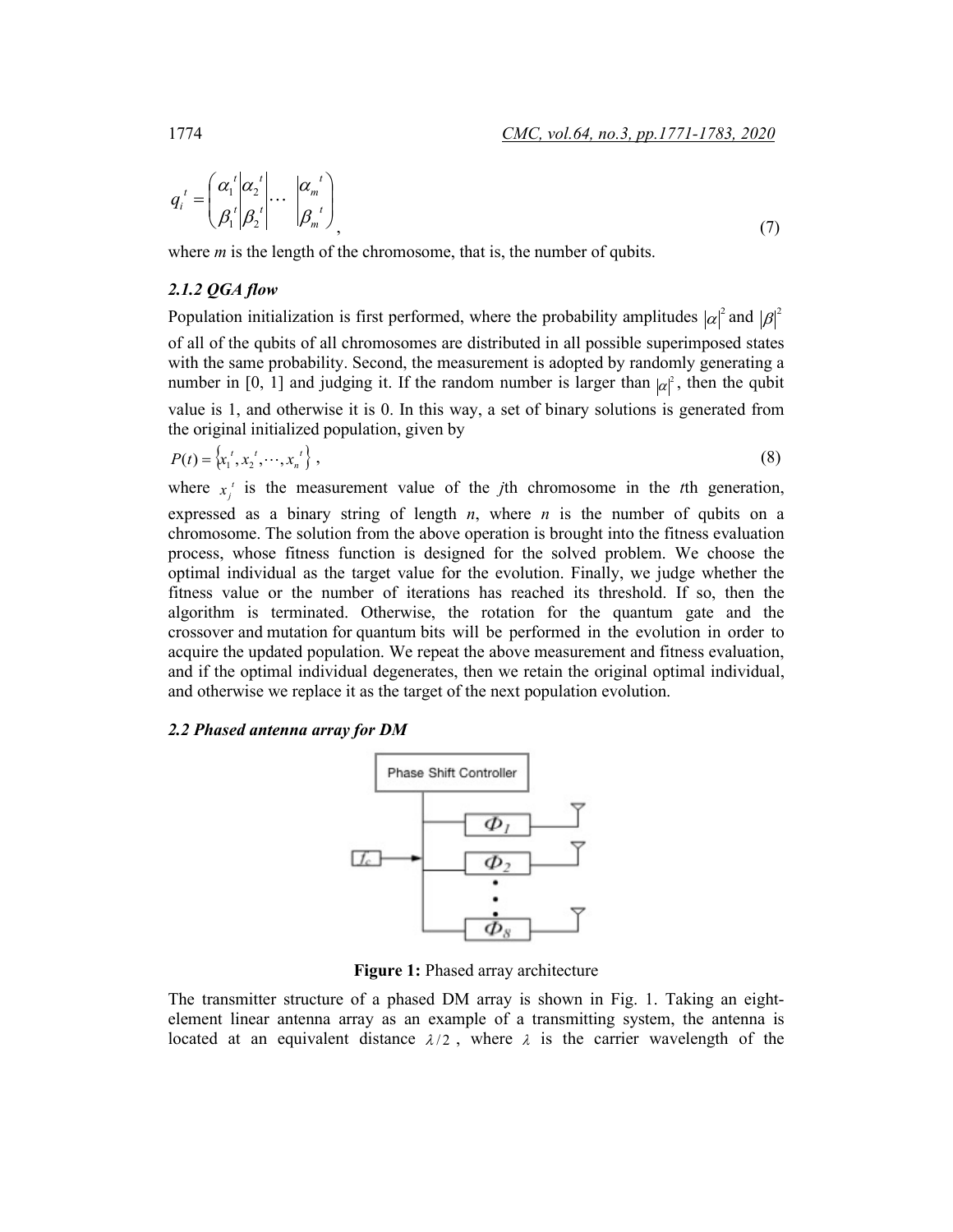transmitted signal, whose phase, as controlled by the phase shifter, is adjusted with the transmitted signal. In the desired direction, the legal receiver combines the signals sent by each antenna at the transmitter to synthesize the correct information. We adopt a QPSK system to modulate the DM signal, where a legal user in the desired direction can form a standard QPSK constellation pattern, and an eavesdropper only obtains the scramble constellation. The received signals can be calculated by the following equation:

$$
E_i(\theta) = \sum_{k=1}^8 e^{j[\phi_k(i) + \beta d_k \sin(\theta)]}, \qquad (9)
$$

where  $\beta = 2\pi/\lambda$  is the propagation constant,  $\theta$  is the transmission angle (0° along the yaxis),  $\phi_k(i)$  is the phase shift of the *k*th antenna for the *i*th QPSK signal, and  $d_k$  is the distance from the first element to the *k*th antenna element:

$$
d_k = (k-1) \cdot \frac{\lambda}{2} \tag{10}
$$

## **3 Multiple-reflection model**

#### *3.1 Model with two reflectors*

As shown in Fig. 2, multiple antennas are used to transmit the signal from the transmitter *T* to a desired receiver *R*. In the proposed model, a passive eavesdropper *E* who tries to intercept the signal can exist at any position. We assume the eavesdropper and desired user adopt one antenna to receive the information.



**Figure 2:** Multiple-path model with two reflectors

There are two reflectors proposed to generate the required reflection paths, marked by *B1* and  $B_2$ . As shown in Fig. 2, they are located at distance  $H$  from the transmitter antennas in opposite vertical directions. In the proposed model, the reflectors created at the boundary are assumed to be ideal without the consideration of a reflection coefficient.

The legal recipient *R* is at a horizontal distance *L* from the transmission antenna *T* at the vertical height  $h \in [-H, H]$ , given by

$$
R_P = R_P(L, h) \tag{11}
$$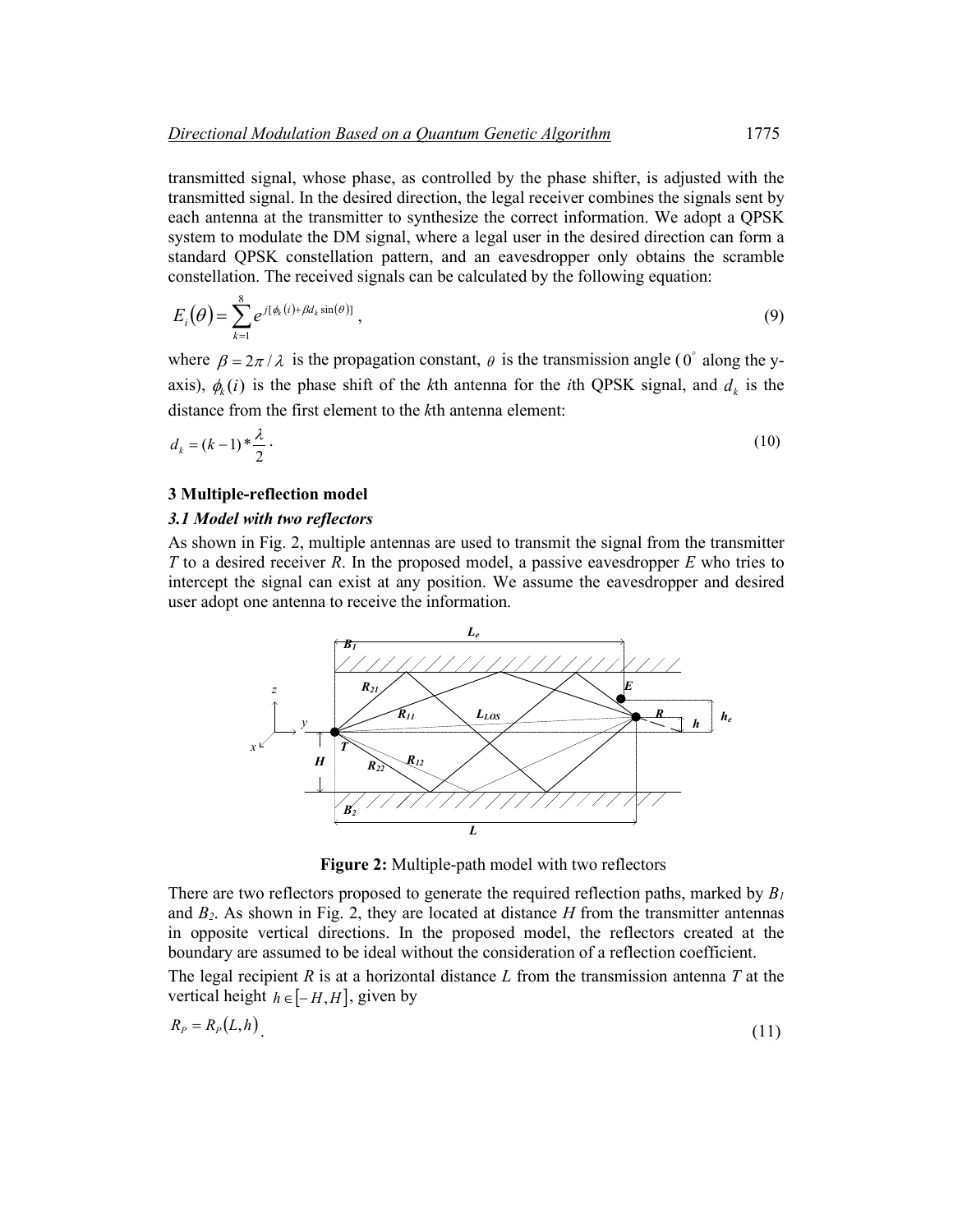The eavesdropper, who receives the information without destroying or interfering with communication between legitimate users, is marked as *E*, with horizontal and vertical distance *Le* and *he*, respectively. The position is expressed as follows:

$$
E_p = E_p(L_e, h_e) h_e \in [-H, H]
$$
\n(12)

## *3.2 Calculation for multiple paths*

There are two types of paths for electromagnetic wave propagation in the proposed model: the LOS path and the reflection path. There can be multiple reflection paths, such as primary reflection and secondary reflection. With different reflection surfaces, reflections can occur on any one  $(B_1 \text{ or } B_2 \text{ in the case of two surfaces})$ , and generate different paths at different transmission angles and propagation distances, such as *R11* and *R12*. In this situation, the signal acquired by the receiver is a superposition of all paths, including the LOS path, primary reflection path, and secondary reflection path.

For information transmitted to the desired user *R*, the LOS path can be formulated as follows:

$$
L_{Los} = \sqrt{L^2 + h^2}
$$
  
\n
$$
\theta_{Los} = \arctan(\frac{h}{L}) \qquad \theta_{Los} \in (-90^\circ, 90^\circ),
$$
\n(13)

where *LLos* and *θLos* are the length and transmitted angle, respectively, for this path.

For propagation with one reflection, when the signal from the transmitter is incident on the surface of the reflection boundary, the reflection path can be expressed as follows:

$$
L_{R11} = \sqrt{L^2 + (2H - h)^2} \tag{14}
$$

$$
L_{R12} = \sqrt{L^2 + (2H + h)^2} \tag{15}
$$

where  $L_{R11}$  ( $L_{R12}$ ) represents the first reflection occurring on reflector  $B_1$  ( $B_2$ ). The horizontal transmitted angle deviation from the *y*-axis for paths *R11* and *R12* are given by:

$$
\theta_{R11} = \arctan(\frac{2H - h}{L})
$$
\n(16)

$$
\theta_{R12} = -\arctan(\frac{2H + h}{L})\tag{17}
$$

respectively. For the secondary reflection path, the electromagnetic wave reaches the receiver after reflections on surfaces  $B_1$  and  $B_2$ . Due to the different angles of the emission, the signal may first be incident on reflective surface  $B_l$  and then arrive at reflective surface *B2*, or vice versa. Therefore, there are two secondary reflection paths, which can be expressed as follows:

$$
L_{R21} = \sqrt{L^2 + (4H + h)^2} \tag{18}
$$

$$
L_{R22} = \sqrt{L^2 + (4H - h)^2} \tag{19}
$$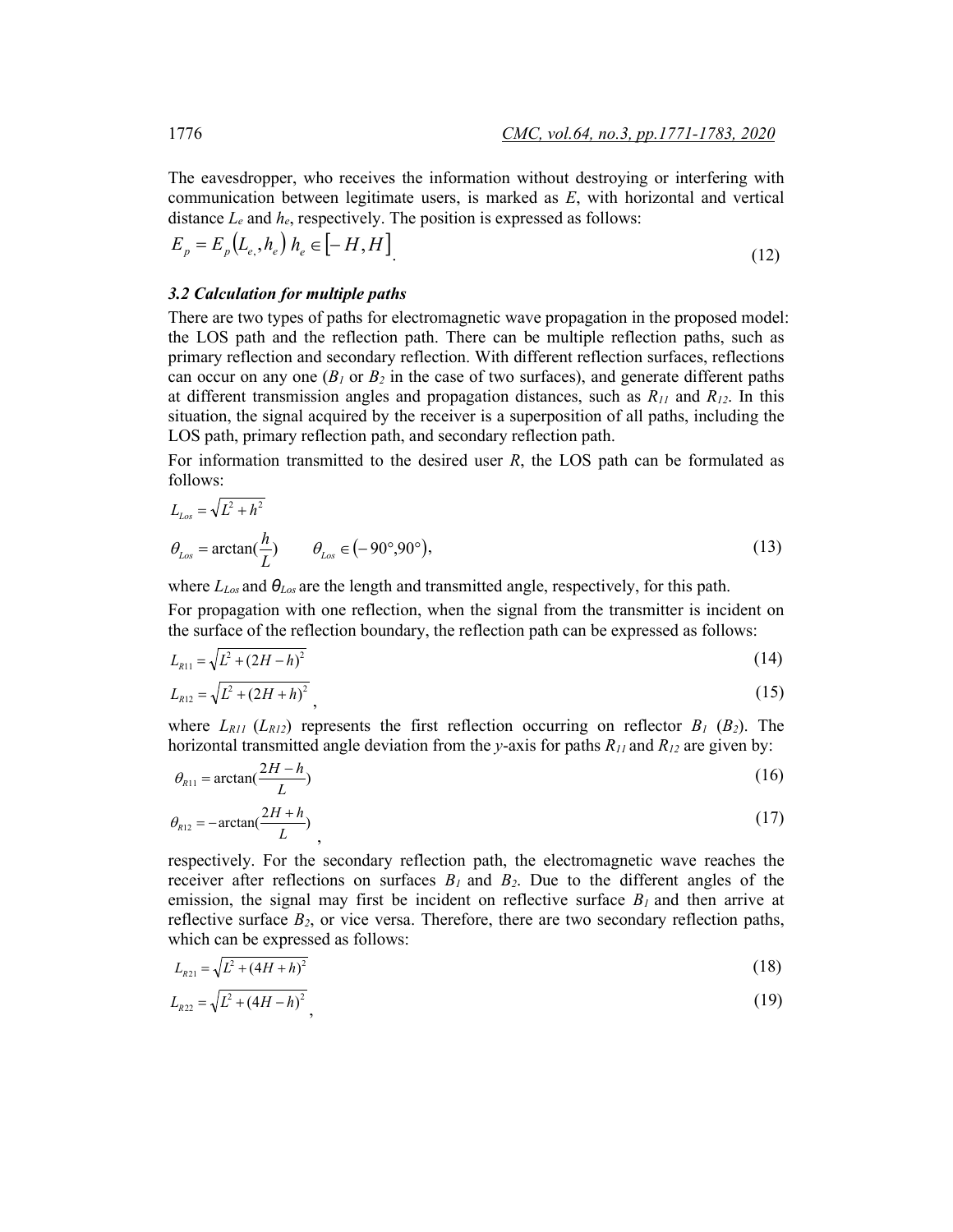where  $L_{R21}$  ( $L_{R22}$ ) represents the first reflection occurring on reflector  $B_1$  ( $B_2$ ), and the other reflection is on  $B_2(B_1)$ . The transmitted angle for the paths  $R_{21}$  and  $R_{22}$  are given, respectively, by:

$$
\theta_{R21} = \arctan(\frac{4H + h}{L})
$$
\n(20)

$$
\theta_{R22} = -\arctan(\frac{4H - h}{L})
$$
\n(21)

For the eavesdropping channel, the signal path intercepted by the eavesdropper is the sum of the line-of-sight path and the various reflection paths between the sender and the eavesdropper. Assuming the eavesdropper is anywhere near the legal recipient, the calculations of the path length and transmission are similar to those for legal recipients.

With the difference of multiple reflection paths, the attenuation and phase vary with the reflections and the propagation distance. The power attenuation ratio of reflection paths and the LOS path can be expressed as follows:

$$
Att_{Rmn} = \frac{L_{Loss}}{L_{Rmn}} \quad m, n \in \{1, 2\}, \tag{22}
$$

where  $R_{mn}$  means reflected paths, including one or two reflection paths.

Assume that both reflection surfaces are perfect and the distance is a multiple of the wavelength  $\lambda$  Then the phase can vary as follows:

$$
Phase_{Rmn} = r^* \pi + 2\pi^* remainder(L_{Rmn})
$$
\n(23)

where  $r$  is the number of reflections, and *remainder* is the remainder when  $L_{Rmn}$  is divided by the wavelength.

Considering the reflection paths based on (9), the sum of the paths received in the desired direction can be expressed as follows:

$$
E_R^i = \sum_{m,n=1}^2 E_i(\theta)^* At t_{Rmn}^* e^{jPhase_{Rmn}}.
$$
 (24)

In conclusion, the synthesized signal involving all paths in the multiple-reflection model can be summarized as follows:

$$
E_{sum} = E_i + E_R^i \tag{25}
$$

For simplification, all calculations above are based on a double-reflection model. The multiple-reflection model can be applied generally for any number of reflections. The derivation is similar to that above.

## **4 System design based on multiple-reflection model**

### *4.1 Fitness function for QPSK*

The purpose of directional modulation of a phased antenna array is to adjust the phase shift values of each antenna by the phase controller. As a result, a user in the desired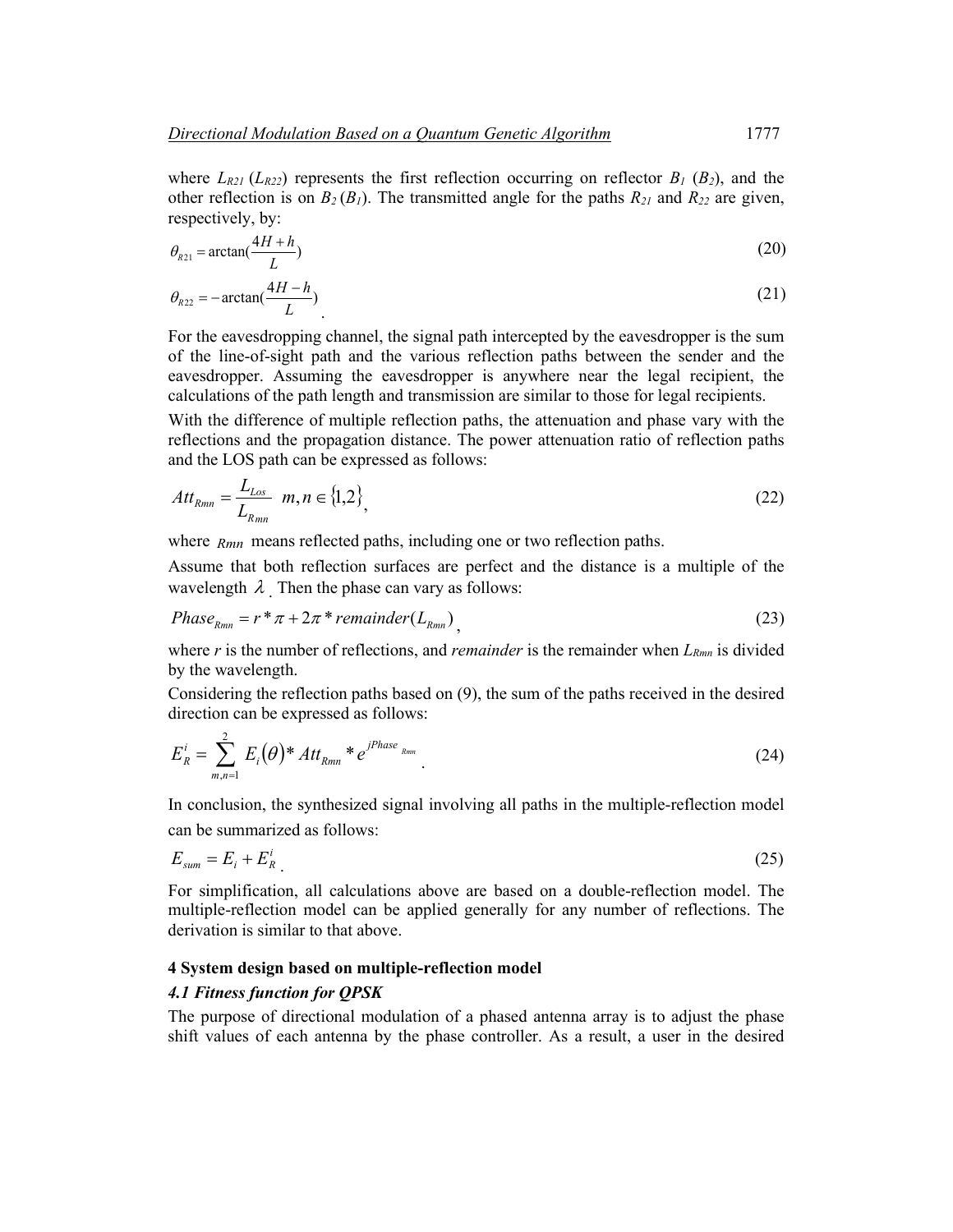direction correctly synthesizes the signal, while an eavesdropper away from that direction can only receive the distorted signal.

The standard constellation point of the QPSK signal is shown as follows:

$$
F_i = e^{\frac{j(2i-1)\pi}{4}}, \ i = \{1,2,3,4\}
$$
\n<sup>(26)</sup>

where *i* denotes the four QPSK signals.

In our design, it is desirable that the constellation received by the intended user is consistent with the standard constellation. Therefore, the fitness function should be designed with a task to make the received signal as close as possible to the standard constellation. As an optimization target, we can constrain it by:

$$
\min_{\phi_1 \phi_2 \phi_3 \phi_4 \phi_5 \phi_6 \phi_7 \phi_8} \left\{ S = \left| E_{sum} - F_i \right|^2 \right\}
$$
\n
$$
Fit_1 = \left| E_{sum} - F_i \right|^2
$$
\n(27)

#### *4.2 Optimization target for main lobe direction*

In the discussed model, if the main lobe of the antenna array is in an undesired direction or far from the desired direction, then more signals carrying stronger energy from the transmitting antennas will interact with the wall to generate a reflection, which changes the original propagation path to cause larger path loss, or they will propagate in other directions, which fail to reach the receiver's position. In either case, the total energy received by the receiver will be greatly affected. Therefore, the main lobe of the pattern is taken as a consideration in the design of the fitness function, whose direction is limited to a range such that the energy goes in the desired direction as much as possible. With less energy loss and reflection, the signal arriving at the directed user can carry stronger energy.

According to the desired direction, the main lobe of the antenna array pattern can be limited to the range  $\theta_{\text{lobe}} \in [-\sigma, \sigma]$ , where  $\sigma$  is any angle chosen based on a specific problem,  $\sigma \in [-90^{\circ}, 90^{\circ}]$ . The fitness function can be formulated as follows:

$$
Fit2 =\begin{cases} 0, & \theta_{lobe} \in [-\sigma, \sigma] \\ \chi, & \theta_{lobe} \notin [-\sigma, \sigma], \end{cases}
$$
 (28)

where  $\chi$  must be far greater than the relevant fitness value.

Finally, the total fitness function is an optimization target for the QPSK signal and the main lobe direction of the antenna pattern:

$$
Fitness = w_1Fit_1 + w_2 Fit_2 \tag{29}
$$

where  $w_1$  and  $w_2$  respectively represent the weights of  $Fit_1$  and  $Fit_2$ .

### **5 DM based on QGA synthesis results**

Based on the above model and analysis, an optimization algorithm can be adopted to design and optimize the phased antenna array as the DM transmitter, which minimizes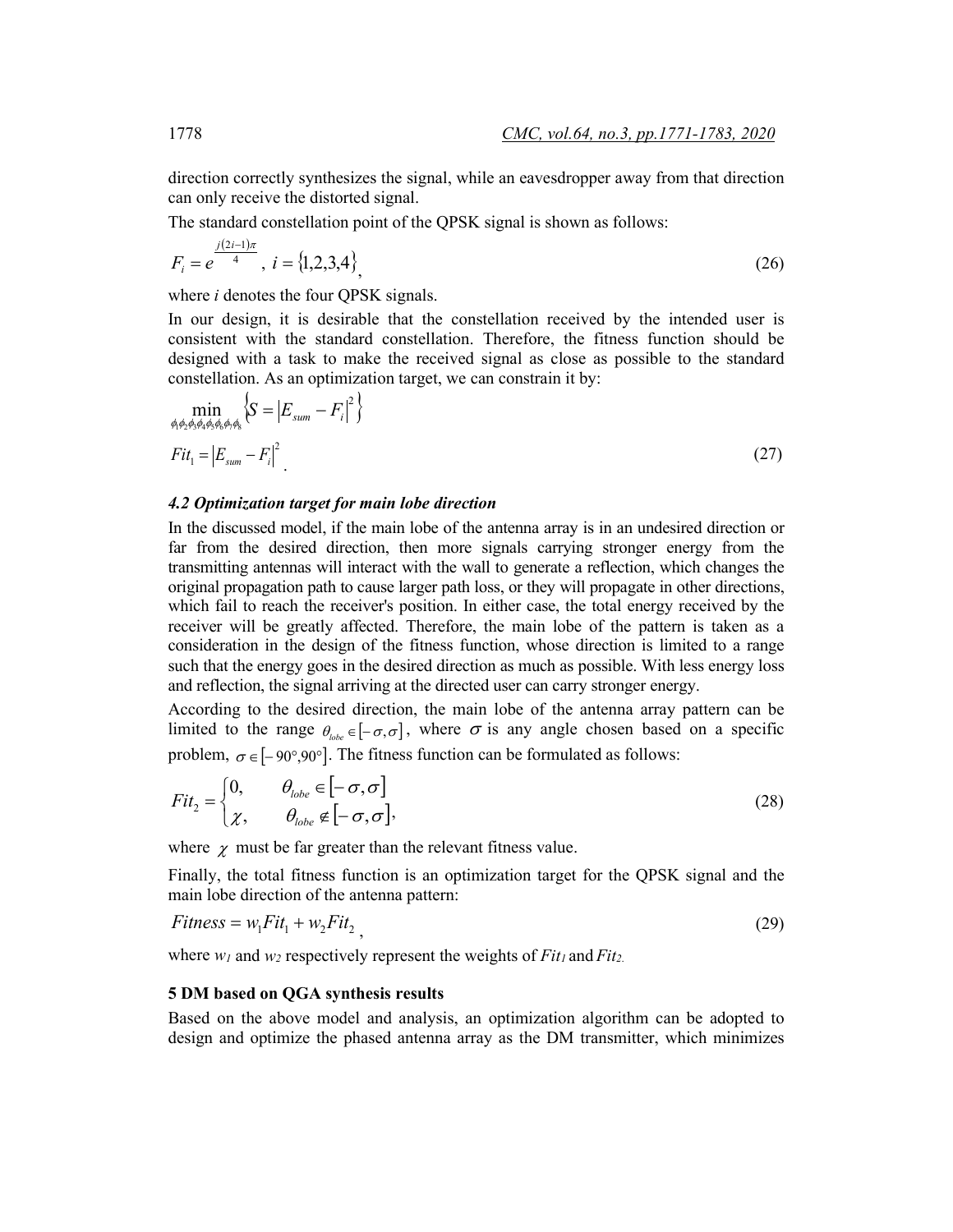the designed fitness function in Section 4. Because this optimization goal involves multiple issues and variables, it may have a complex and nonlinear solution that may be difficult to achieve using classical optimization algorithms that can fall into local optimization. Therefore, this paper studies a quantum genetic algorithm to search for the solution in order to achieve global convergence. For the phased DM system, the phase shift values for each antenna play a key role as the optimization variables in the search for a solution.

We take as an example an eight-element half-wavelength spaced linear array as a transmitter to send a QPSK signal, whose antenna excitations are calculated through the QGA in the multiple-reflection model. In our simulation, *H* is set to 60  $\lambda$  and *L* to 200  $\lambda$ . The main lobe for the desired pattern is along the LOS direction with a range from  $-30^{\circ}$  to  $30^{\circ}$ . An eavesdropper at the position  $E_{180\lambda,20\lambda}$  intends to passively intercept information when the

receiver *R* (assume  $R_p(200\lambda,10\lambda)$ ) is communicating with the transmitter.

The resulting phase configurations are presented in Tab. 1. In Fig. 3, the modulated signals at the desired receiver, sent by the eight-antenna array with the optimized phase shift values, are compared to the standard constellation. We can clearly see that the signals in the intended direction are completely coincident with the transmitted signal, proving that the complete information can be obtained by the legal receiver with secure communication. It can be observed from Fig. 3 that the constellation pattern at the position deviating from the desired direction is severely scrambled to prevent information leakage, which enhances the security of the system.

On the basis of the above designed transmitter system, not only can the desired recipient correctly decode the transmitted information, but the main lobe of the transmitting antennas is also limited to the range between  $-30^{\circ}$  and  $30^{\circ}$ . The electromagnetic wave propagates in this direction to transmit more power and avoid too much power loss and path loss. The antenna array patterns for four QPSK signals are drawn in Fig. 4. The four main lobes are limited in the range from  $-20^{\circ}$  to  $0^{\circ}$ , which meets the demands of the optimization goal to concentrate transmission power and reduce energy loss.

| <b>QPSK</b><br>signal | Phased antenna array |                    |             |              |             |              |             |             |
|-----------------------|----------------------|--------------------|-------------|--------------|-------------|--------------|-------------|-------------|
|                       |                      | $\mathfrak{D}_{1}$ | 3           | 4            | 5           | 6            |             | 8           |
| $F_I$                 | $220^\circ$          | $232^\circ$        | $277^\circ$ | $238^\circ$  | $294^\circ$ | $78^{\circ}$ | $19^\circ$  | $83^\circ$  |
| F <sub>2</sub>        | $84^{\circ}$         | $149^\circ$        | $103^\circ$ | $76^{\circ}$ | $207^\circ$ | $228^\circ$  | $237^\circ$ | $332^\circ$ |
| $F_3$                 | $295^\circ$          | $332^\circ$        | $319^\circ$ | $48^{\circ}$ | $319^\circ$ | $215^\circ$  | $199^\circ$ | $355^\circ$ |
| $F_{4}$               | $282^\circ$          | $262^\circ$        | $209^\circ$ | $48^{\circ}$ | $222^\circ$ | $326^\circ$  | $270^\circ$ | $285^\circ$ |

Table 1: Optimization result of phase shift values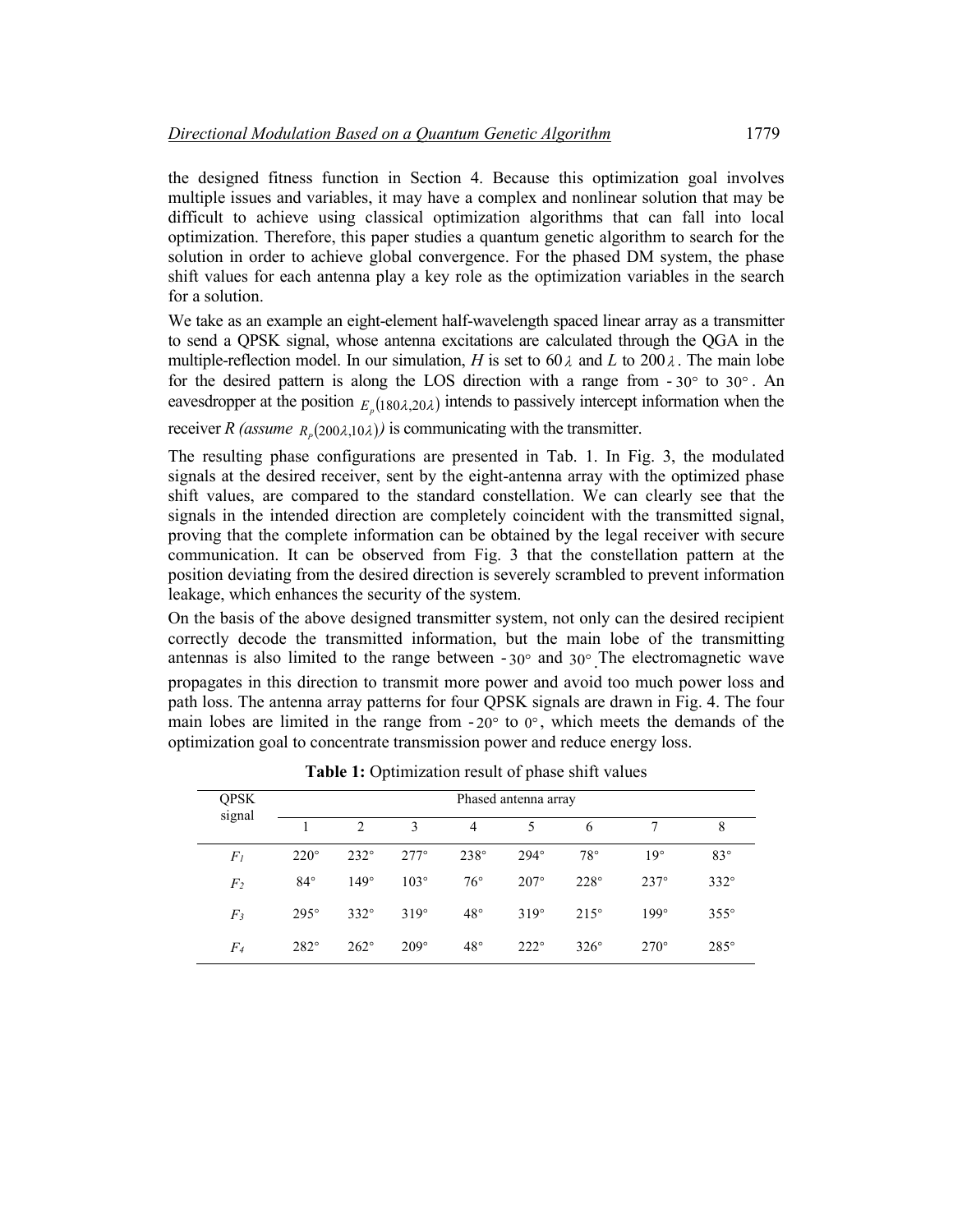

**Figure 3:** Constellation of receiver and eavesdropper: the red circle represents the received signal in the desired direction, the blue star means the standard constellation, and the red square is the signal intercepted by the eavesdropper



Figure 4: Pattern of the phased array antenna for four signals modulated by QPSK

In Fig. 5, the processes of searching the solution for QGA and the genetic algorithm (GA) are compared in the proposed model. With the same population and number of iterations, QGA evolves much faster than traditional GA, approaching the optimal solution in the 25th generation, while GA converges near the 63rd generation. In addition, QGA finds the optimal direction by the fifth generation, much faster than GA, which takes about 30 generations. The quantum genetic algorithm has great advantages in solving this problem, since it converges quickly and has a strong searching ability. Especially in a small population, it can quickly reach the global optimal solution to save running time. Moreover, for the case of multiple reflection paths (more than two reflections) in the general model and a larger antenna array size, a greater advantage will be exhibited.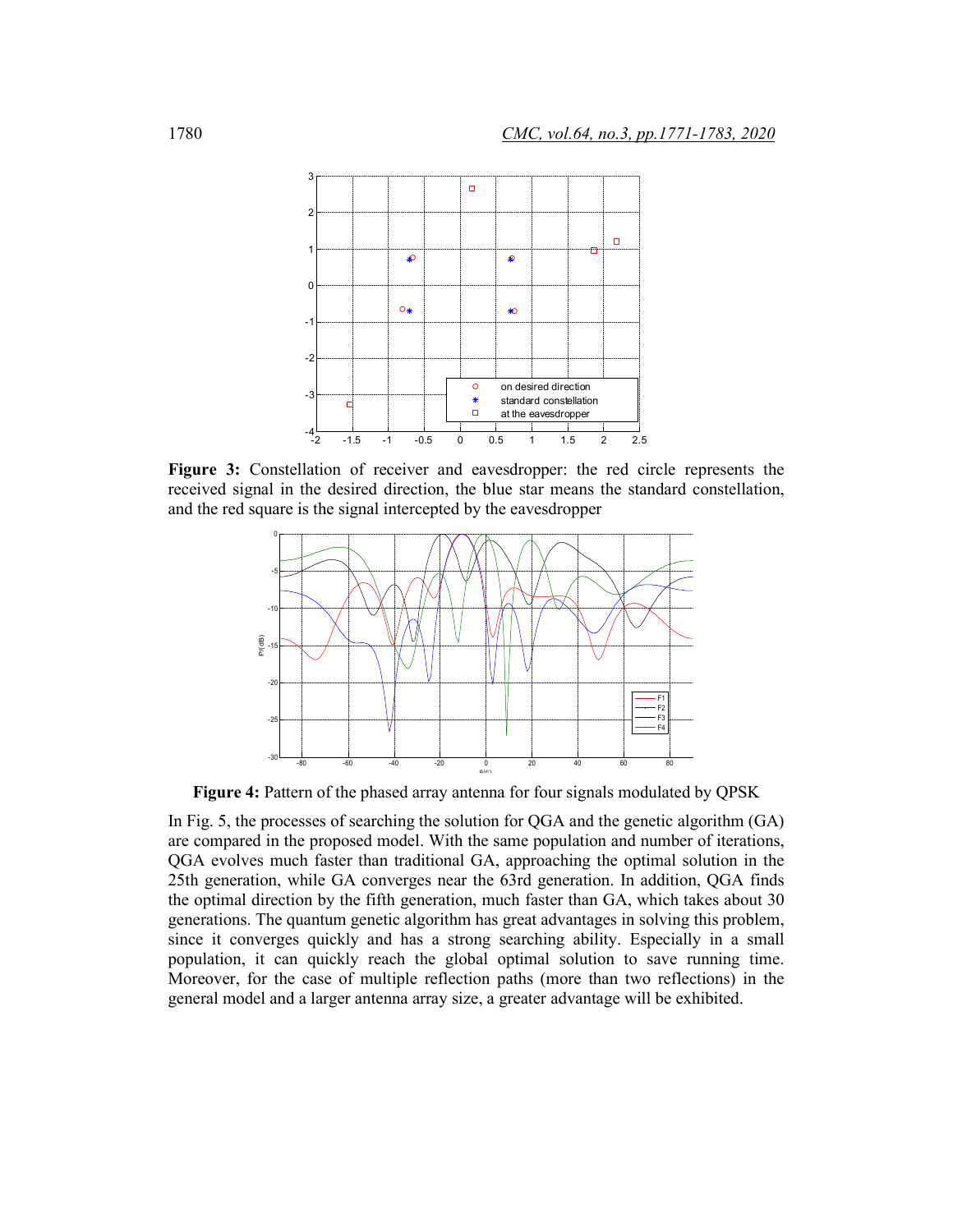

**Figure 5:** Comparison of genetic algorithm and quantum genetic algorithm

Compared to other research, this study conveys the novel idea that the directional modulation and pattern synthesis to achieve secure and efficient communication should be taken into consideration in the evolution algorithm. Owing to different types of paths in actual conditions, the calculation becomes more complicated than in the simplified model. The quantum approach provides an effective way to solve this problem. Our work shows the advantages in optimization performance of a faster speed and better solution, as well as the complex simulation in a multi-path model.

## **6 Conclusion**

Considering the LOS path, single-reflection, and double-reflection paths, this study proposes a multiple-path model, which can be extended to the general case of multiple reflections close to a real complex environment. Combining the antenna pattern and phased array direction modulation in our model, the quantum genetic algorithm is utilized to optimize the phase shift value of the antenna array with excellent convergence performance and optimization ability. To sum up, this work explores the application of a quantum genetic algorithm in a complex environment with multiple reflection paths, to ensure secure communication and reduce the loss caused by the reflections and paths.

**Acknowledgment:** First and foremost, I would like to show my deepest gratitude to my supervisor, Dr. Xiubo Chen, who has provided me with valuable guidance in every stage of the writing of this thesis. I would also like to thank all my teachers who have helped me to develop the fundamental and essential academic competence. My sincere appreciation also goes to my colleagues from Beijing electronic science and technology institute, who participated this study with great cooperation. Last but not least, we thank LetPub (www.letpub.com) for its linguistic assistance during the preparation of this manuscript.

**Funding Statement:** This work was supported by the NSFC (Grant Nos. 61671087, 61962009 and 61003287), the Fok Ying Tong Education Foundation (Grant No. 131067),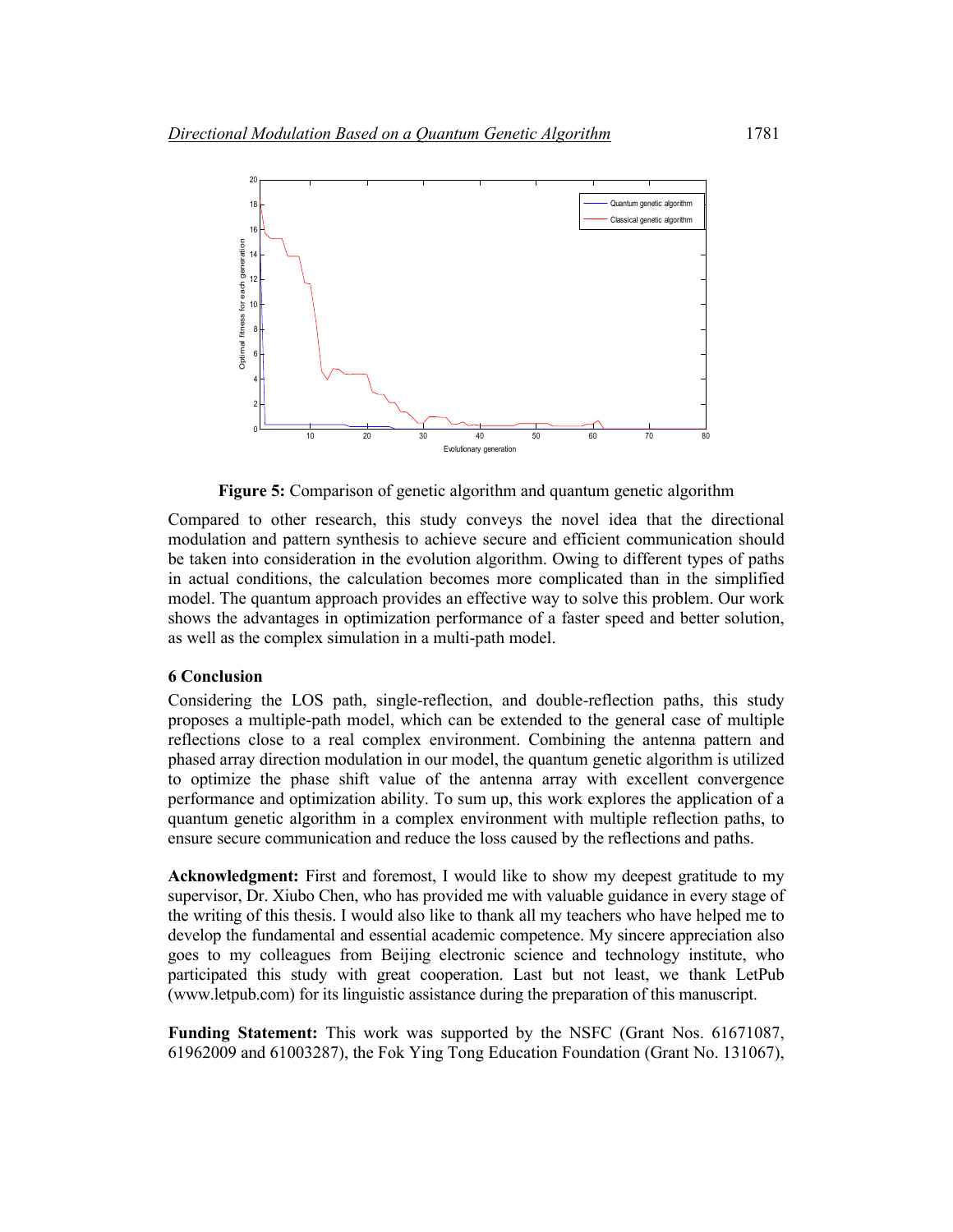the Major Scientific and Technological Special Project of Guizhou Province (Grant No. 20183001), the Foundation of State Key Laboratory of Public Big Data (Grant No. 2018BDKFJJ018), the High-quality and Cutting-edge Disciplines Construction Project for Universities in Beijing (Internet Information, Communication University of China), the Fundamental Research Funds for the Central Universities (Nos. 2019XD-A02, 328201915, 328201917 and 328201916).

**Conflicts of Interest:** The authors declare that they have no conflicts of interest to report regarding the present study.

#### **References**

**Babakhani, A.; Rutledge, D. B.; Hajimiri, A.** (2008): Transmitter architectures based on near-field direct antenna modulation. *IEEE Journal of Solid-State Circuits*, vol. 43, no. 12, pp. 2674-2692.

**Babakhani, A.; Rutledge, D. B.; Hajimiri, A.** (2009): Near-field direct antenna modulation. *IEEE Microwave Magazine*, vol. 10, no. 1, pp. 36-46.

**Cen, L.; Ser, W.; Cen, W.; Yu, Z. L.** (2010): Linear sparse array synthesis via convex optimization. *IEEE International Symposium on Circuits and Systems*, pp. 4233-4236.

**Daly, M. P.; Bernhard, J. T.** (2009): Directional modulation technique for phased arrays. *IEEE Transactions on Antennas and Propagation*, vol*.* 57, no. 9, pp. 2633-2640.

**Daly, M. P.; Bernhard, J. T.** (2010): Beamsteering in pattern reconfigurable arrays using directional modulation. *IEEE Transactions on Antennas and Propagation*, vol. 58, no. 7, pp. 2259-2265.

**Daly, M. P.; Daly, E. L.; Bernhard, J. T.** (2010): Demonstration of directional modulation using a phased array. *IEEE Transactions on Antennas and Propagation*, vol. 58, no. 5, pp. 1545-1550.

**Ding, Y.; Fusco, V.** (2013): Directional modulation transmitter radiation pattern considerations. *IET Microwaves Antennas & Propagation*, vol. 7, no. 15, pp. 1201-1206.

**Ding, Y.; Fusco, V.** (2013): Directional modulation transmitter synthesis using particle swarm optimization. *Loughborough Antennas & Propagation Conference*, pp. 500-503.

**Ding, Y.; Fusco, V. F.** (2015): MIMO inspired synthesis of directional modulation systems. *IEEE Antennas and Wireless Propagation Letters*, vol*.* 15, pp. 580-584.

**Ling, C.; Zhu, L. Y.; Ser, W.; Wei, C.** (2012): Linear aperiodic array synthesis using an improved genetic Aalgorithm. *IEEE Transactions on Antennas & Propagation*, vol. 60, no. 2, pp. 895-902.

**Ma, T.; Pang, S. C.; Zhang, W. G.; Hao, S. H.** (2019): Virtual machine based on genetic algorithm used in time and power-oriented cloud computing task scheduling. *Intelligent Automation and Soft Computing*, vol. 25, no. 3, pp. 605-613.

**Mahdi, M. J.; Bryan, W. K.** (2008): Optimal design and operation of irrigation pumping stations using mathematical programming and genetic algorithm. *Journal of Hydraulic Research*, vol. 46, no. 2, pp. 237-246.